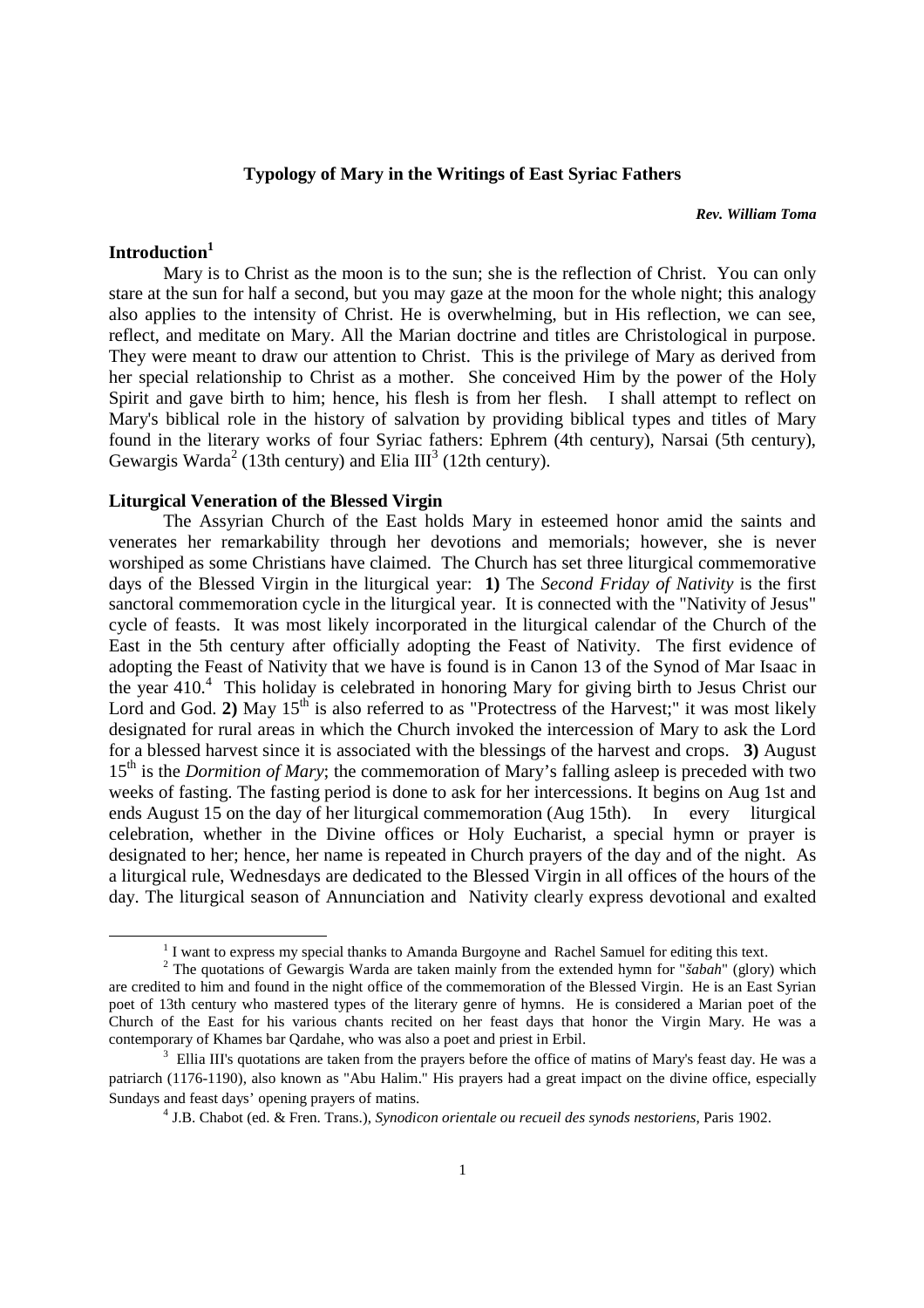prayers for her biblical role in the salvation story. In the liturgy, the Church venerates her as "Mother of Christ," "Mother of the Son of God," "Handmaid of the Divinity and Mother of Humanity," "Temple of the Holy Spirit" and many other terms which we cannot delve into due to the limited nature of this paper.

#### **Image of Mary in Syriac Tradition**

 The Marian doctrine and devotions have flourished from the patristic era of the 2nd century. However, the Mariology of the Church of the East correlates with the theology of the dispensation of Christ. Hence, East Syriac Mariology is perceived as Christology, Soteriology, Anthropology Ecclesiology, and Pneumatology. The Syriac fathers did not express their theology by using a dogmatic formula or systematic theology as found in the Latin tradition. Instead they use what St. Ephrem calls "faith adoring the mystery," spreading faith through the attitude of wonder, surroundings, contemplation, and silent adoration in silence. As a result, they adopted a poetic and sometimes prosaic literary medium, making use of symbols and typology to express the Truth in which some of their writings were incorporated in the liturgy. In regards to the Blessed Virgin, the Syriac fathers have elaborate poetic compositions, rich in great tenderness and beauty, even though much is highly imaginative and dramatic.

 The main method of studying theology in the Syriac tradition was a typological approach to interpret the Sacred Scripture. Types and antitypes were not only methods of pointing to the reality of salvation but they were also used to perceive and to deduce how salvation can be received. What is typology? Typology **(***tupsa***)** is an interpretive principle; it is the study of types. Type is a divine analogy of the new covenant found in the old covenant. Analogy is something that we use in comparison since it comprises profound similarities and dissimilarities. Type is itself a historical reality, but it is also representative of something greater. Moses prefigured Christ, though Moses himself was a man. The manna prefigured the Eucharist, though the manna itself was a miracle. In the New Testament, fulfillment was far greater than the sum of the Old Testament types. Fulfillment was the abiding presence of God Himself: "And the Word became flesh and dwelt amongst us" (John 1:14). In the Church, the study and prayerful consideration of biblical types is called *typology*. For example, Adam – Jesus's typology to Adam can be found within St. Paul's First Letter to Corinthians (15:45-49) and Romans (5:14.) Early Christians understood that the Old Testament was full of types or pictures that were fulfilled or realized in the New Testament.

## **Similarities:**

## *Adam**Jesus*

- First born **First** born **First** born
- 
- He was the Head of Creation He is the king of creation
- $-$  He was sinless before the Fall  $-$  Jesus was sinless

# **Dissimilarities:**

- 
- 
- 

- 
- He was made in the image of God  $\parallel$  He is the image of the Invisible God (co1 1:15)
	-
	-
	- Jesus never sinned.
- He brought death  $\vert$  Jesus gave life.
- He was removed from Paradise  $\vert$  Jesus sits in glory at the right hand of the Father.

 A typology examination is found in Ephrem when he states: "the type was in Egypt, the reality in the Church; the sealing of the reward [will be] in the kingdom." The symbolic force for Ephrem is progressive. The Syriac Fathers also use the skillful expression of contrast and paradox through the use of contrasting word pairs and phrases to display the mystery and the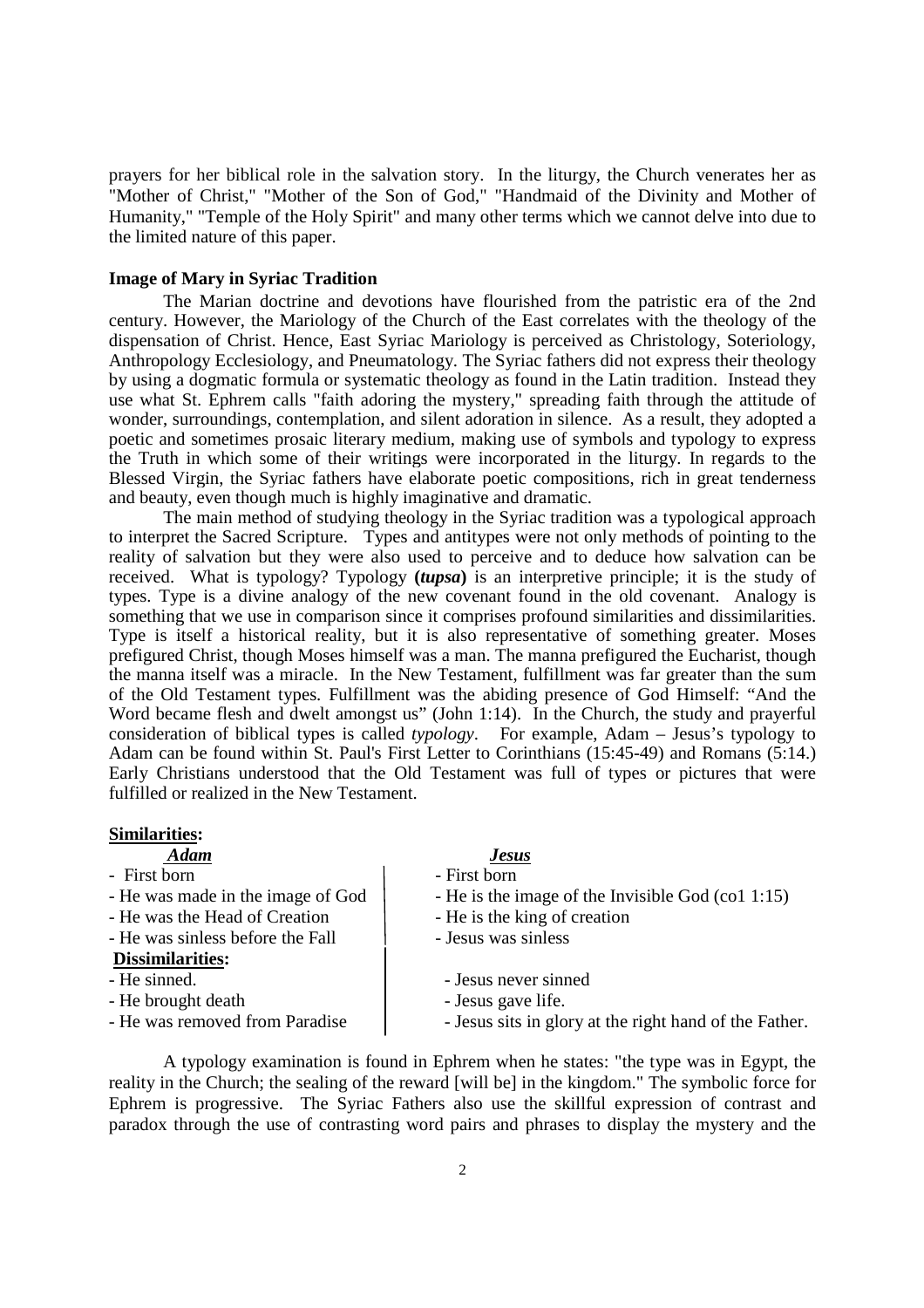incomprehensibility of the economy of Lord's salvation. For instance, they contrasted Mary not only with Eve but with other facets of the created world, Adam, trees and earth.

#### **1. Ever Virgin (***bthulath 'almeen***):**

 Ever Virgin is the central claim of apostolic churches in reference to Mary. It primarily refers to the conception and birth of Jesus. In the Professions of Faith, the Church professes that "Jesus Christ was conceived and born by the power of the Holy Spirit" which alludes to the idea of conception without the intervention of human seed. Being a vessel for Christ our Lord and God becomes grounds to consecrate her body and life to God.

 For Ephrem, Mary's virginity was a particular privilege of her person since there are many prophecies and symbolisms that shed light on this concept. He says: "The womb and Sheol shouted with joy and cried out about Your resurrection. The womb that was sealed, conceived Your Sheol that was secured, brought You forth. Against nature the womb conceived and Sheol yielded. Sealed was the grave which they entrusted with keeping the dead man. Virginal was the womb that no man knew. The virginal womb and the sealed grave like trumpets for a deaf people, shouted in its ear."<sup>5</sup> He adds: " A man (Adam) who himself knew no birth, bore Eve the mother: How much more should Eve's daughter (Mary) be believed to have given birth without the aid of a man."<sup>6</sup>

 Gewargis Warda draws symbols of Mary's virginity from Old Testament figures. Alluding to Ezekiel's prophecy, he considers the "*gate of the temple*" as a type of Mary's virginity: "She (Mary) is the gate of the Lord [as] prophet Ezekiel spoke, the corporeal ones will not tread and through it the Lord will enter and go out."<sup>7</sup> He symbolizes Mary's virginity to the east gate of the temple through which the Lord entered: "This gate shall remain shut; it shall not be opened, and no one shall enter by it "(Ezekiel 44:2).

 He further symbolizes Mary's virginity to *"*the unbroken rock from which a spring [of water] came forth."<sup>8</sup> In reference to an important episode in the story of Moses, the Israelites, who were thirsty and weary from the long journey of wandering through the desert, had unleashed their frustrations on their leader, who shared his complaints with God. He commanded Moses to take the rod that had parted the Red Sea during the fight out of Egypt and used it to bring water out from a rock (Ex. 17: 6 & Num 20:11). Although the rock was not cracked or deformed, it became a spring of water in a most profound way in which Mary similarly gave birth to the fountain of life. Whoever drinks from "it will never be thirsty and it will become in them a spring of water gushing up to eternal life" (John 4:13-14). Gewargis Warda contrasts virgin Mary with the title of woman: "This is the woman, unmarried. For no married woman [is] named virgin. [Though] this woman is called a woman but in truth she is [a] virgin."<sup>9</sup> Elia III calls Mary the 'ever virgin' and the 'second heaven' in his prayer before the office of matins for Mary's feast after Christmas: "You the great eternal light and hidden splendor of the unspherical (unlimited) Sun who was born from the rational sphere (limited creature), the 'Second Heaven', the 'Ever-Virgin.' You who shone forth from the womb sealed with virginity."<sup>10</sup>

 $\overline{a}$ 

<sup>5</sup> *Hymns on Nativity* = "Hymnen de Nativitate," in E. BECK (ed. & GT), *Des Heiligen Ephraem des Syrers: Hymnen de Nativitate (Epipahnia*) (CSCO 186-187 = SS 82-83) Louvain1959 [GT 1-143; Syr. Text 1-130]; McVey, *Ephrem the Syrian Hymns*, (trans & intro), The Classics of Western Spirituality, 10: 7-8, New York, 1989, p. 130.

<sup>6</sup> *Hymns on Nativity*, 1:14-15; p. 187; McVey, *Ephrem the Syrian*, p. 65.

<sup>7</sup> *Hudra* I, T. Darmo (ed.), Trichur 1060-1962, p. 594.

<sup>8</sup> *Hudra* I, 593

<sup>9</sup> *Hudra* I, 594.

<sup>10</sup> *Hudra* I, 600.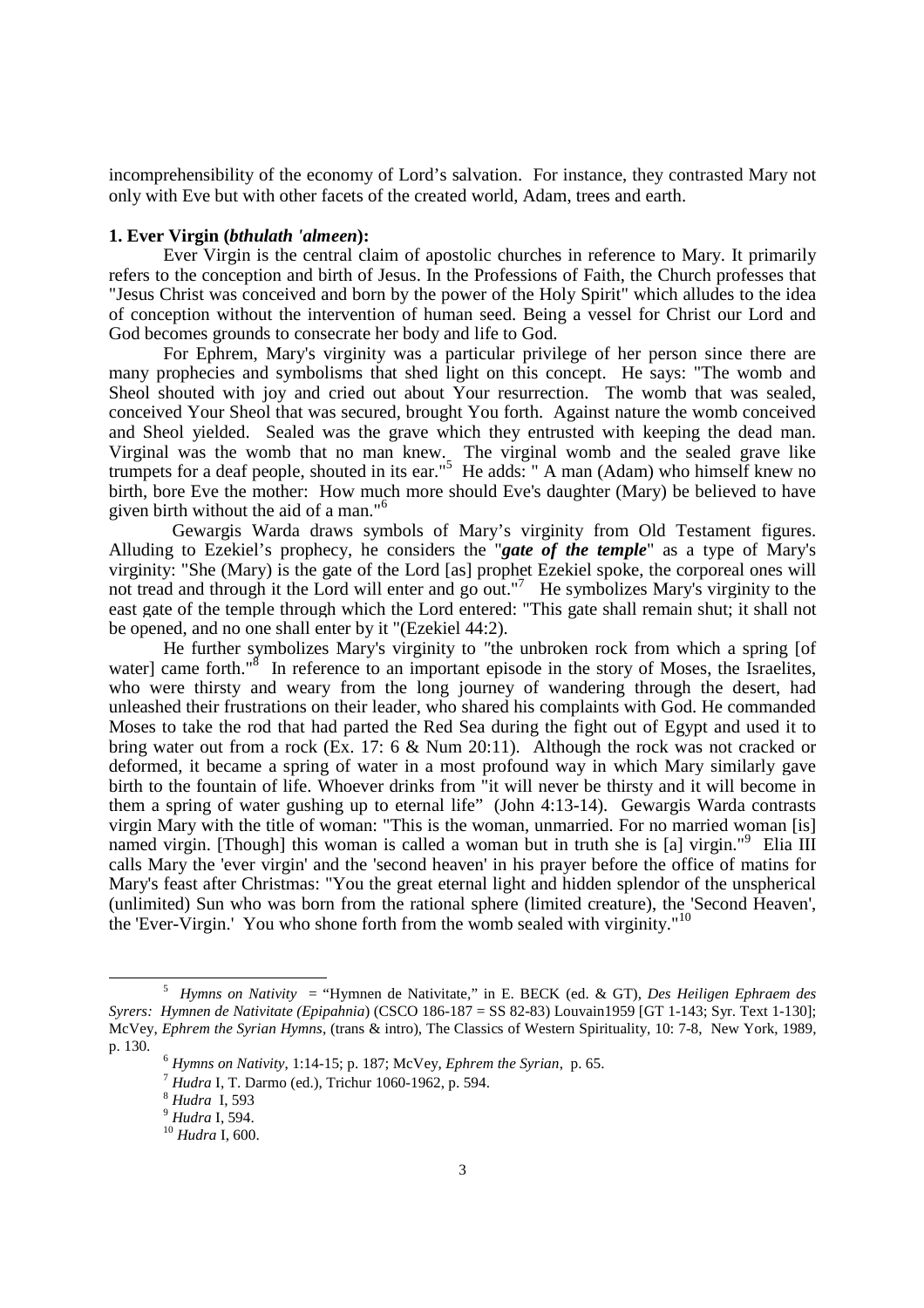Syriac fathers described the virginal conception of Mary through various symbols:

## **a) Rod of Aaron -Mary Typology**

Ephrem sees the connection between Mary and the sprouted rod of Aaron (Num 17-23). "The staff of Aaron sprouted, and the dry wood brought forth; his symbol has been explained today, it is the virgin womb that gave birth." $11$ 

# **b) Fleece of Gideon - Mary Typology**

Gewargis Warda portrays Mary's conception of Jesus as the wool fleece of Gideon and the dew upon it (Judg 6:37-38). He states: "All the ground was dry and it wrung dew [from] the fleece (Judges 6:37-38). This is Mary and she is more excellent than it. Like the fleece became dry likewise Mary became pure. And the desire did not weave for her, and she was not sacked by sin. As [the fleece] had the rain (covered with dew) while the ground was dry, similarly the Spirit overshadowed Mary and sanctified [her] entirely."<sup>12</sup> The fleece of Gideon is a type of Mary and its dryness reflects her purity, while the 'dew upon the fleece' symbolizes the Son of God.

#### **c) Earth-Mary Typology**

In Syriac tradition, Mary is depicted as an icon of creation. She is compared not only to Eve, but compared to the virgin earth which gave birth to Adam: "The virgin earth of old gave birth to the Adam who is lord of the earth, but today another virgin has given birth to the Adam who is Lord of heaven."<sup>13</sup> Mary is compared to earth, because Eve did not give birth to Adam but he gave birth to her: "A man (Adam) who himself knew no birth, bore Eve the mother: How much more should Eve's daughter (Mary) be believed to have given birth without the aid of man."<sup>14</sup> Hence, Mary is the second Eve but she is also a second earth, who in a sense gave birth to Christ just as earth gave birth to Adam without intercourse. Here, virginity is compared to the earth, the virgin soil which God employed to give birth to Adam.

 In Ephrem's writing, we find a chiastic approach which is a writing style that uses a unique repetition pattern for clarification and or emphasis in "ABBA" strophic pattern, taking the shape of  $[X]$ : "Adam to Eve as Mary to Christ:<sup>15</sup>



#### **2. Eve - Mary (Second Eve) Typology**

 We are familiar with St. Paul's comparison of the first Adam and the second Adam, Christ. However, our tradition provides us with feminine comparisons of Eve and Mary. The role of Mary in the dispensation of Christ can be seen as Eve's counterpart. Eve was made out of Adam as a helper, so Jesus is the New Adam (I Cor 15:45) and Mary is the New Eve, mother of the Lord. The first Eve disobeyed God and followed the words of a fallen angel (serpent) and gave the *fruit* to Adam by which he fell and brought sin into the world. However, Mary, the New Eve, heard and believed the words of the angel at the annunciation and gave the New Adam '*the fruit of her womb*' (cf. Lk 1:42) through which He (Jesus, the New Adam) comes to undo the fall of the first Adam through his Pascal mystery. Eve abandoned Paradise when she

1

<sup>11</sup> *Hymns on Nativity*, 1: 17; McVey, *Ephrem the Syrian*, p. 65.

<sup>12</sup> *Hudra* I 594.

<sup>13</sup> *Hymns on Nativity*, 1:16.

<sup>14</sup> *Hymns on Nativity*, 1:14-15.

<sup>15</sup> P.D. Fulhner, *Mary at the Foot of the Cross - VI: Marian coredemption in the Eucharistic Mystery*, Acts of the International Symposium on Marian Coredemption, Academy of Immaculate, New Bedfore, MA 2007, p. 110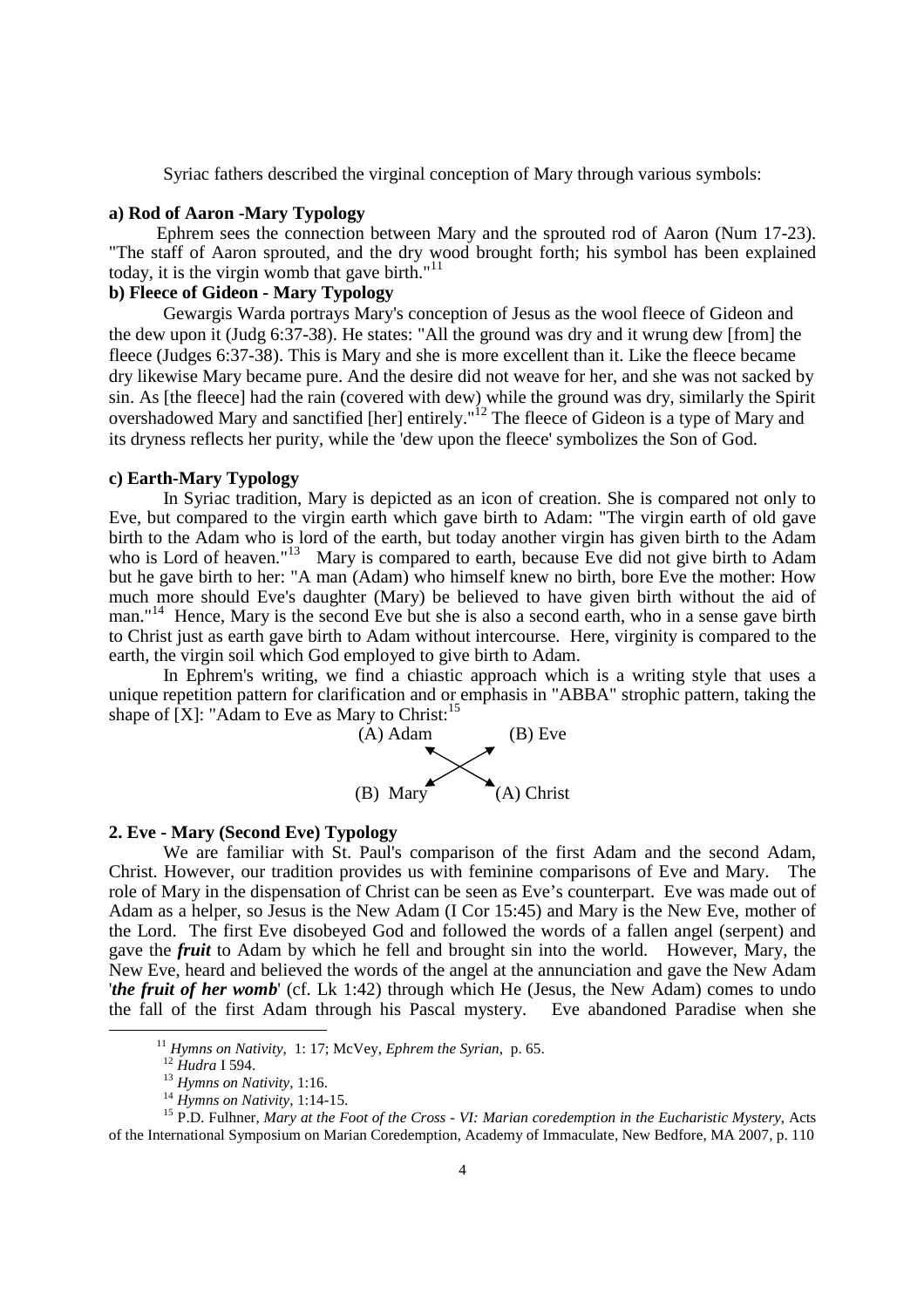attempted to cling to godliness. She (Eve) arrogated to herself the determination of good and evil when she said figuratively 'I am the Lord of my own life and I'll become like God knowing good and evil.' In the biblical telling, this was the origin of the Fall. It passed on in a million different forms to all of her decadence.

 Syriac fathers contrasted Mary and Eve in their biblical interpretation. Ephrem abounds in the Mary-Eve parallel and contrasts them based on the foundation of the robe of glory and stain, light and darkness, death and life, the triumph of good over evil, and the role of the woman alongside the man.

*On robe of glory & stain imagery*: "Adam had been naked and fair, but his diligent wife/ labored and made for him a garment covered with stains/ The Garden, seeing him thus vile, drove him forth./ Through Mary Adam had another robe which adorned the thief; and when he became resplendent at Christ's promise/ The Garden, looking on, embraced him in Adam's place."<sup>16</sup> *On light-dark imagery*: "Behold the world! To it were given two eyes/ Eve was the left eye, the blind eye; the right eye the luminous eye is Mary./ Because of the eye that grew dark, the whole world became dark./ Then men, groping in the shadows/ will consider every stone on which they stumble to be a god. *On death-life imagery:* They have called lies the truth/ But when the world once more begins to shine, by the other eye and the light of heaven taking up a dwelling in the cavity of this eye,/ then men will rediscover unity, perceiving that what they had found/ was the downfall of their lives."<sup>17</sup> Ephrem illustrates the spiritual beauty and holiness of Mary.

 In the Gospel of *Diatesaron*, Ephrem gives similar and contrasting imagery: "Mary gave birth without having relations with a man. As in the beginning Eve was born from Adam without a carnal relationship, so it happened for Joseph and Mary, his wife. Eve brought to the world the murdering Cain; Mary brought forth the Life giver. One brought into the world him who spilled the blood of his brother (cf. Gen 4:1-16); the other, him whose blood was poured out for the sake of brothers. One brought into the world him who fled, trembling because of the curse of the earth; the other brought forth him who, having taken the curse upon himself, was nailed to the Cross (cf. Col 2: 14).<sup>"18</sup>

 In addition to the Eve-Mary typology, Ephrem contrasts Mary with Adam when he says: "Adam brought forth travail upon the woman who sprang from him, but today she (Mary), who bore him a Savior, has redeemed that travail."<sup>19</sup>

 Narsai uses the Eve-Mary typology as a contrast between the Fall-Restoration: "Peace to Mary, the kinswoman of Eve the mother of death, since the fruit which will come forth from you (Mary) will loosen the bonds of mortality.<sup>"20</sup> In one of the hymns dedicated to Mary found in the anthems of succor (*qale d'udrane*),<sup>21</sup> published in *Hudra*,<sup>22</sup> it states: "By the cause of Eve, our mankind was made guilty in the land of Eden through the transgression of commandment,

 $^{9}$  *Hymns on the Nativity*, 1, 16; p. 186.

<sup>16</sup> S. Brock(intro. & ET), *St. Ephrem the Syrian, Hymns on Paradise*, New York 1990, p. 5.

<sup>17</sup> *Hymns on the Church* = *Des Heiligen Ephraem des Syrers: Hymnen de Ecclesia*, E. BECK (ed. & GT), 37, 5-7 (CSCO 199 = SS 85) Louvain 1960.

<sup>18</sup> *Commentary on Diatessaron* = *Ephrem de Nisibe: Commentaire de l'Evangile Concordant ou Diatessaron*, L. LELOIR (ed. & LT), (CBM 8) Dublin 1963, 2: 2; FT of Syr. Armenian: L. LELOIR (SC 121) Paris 1966. ET in McCARTHY, *Ephrem's Commentary on Diatessaron*, p 66.

<sup>20</sup> NARSAI, *Metrical Homilies on Nativity* = *Metrical Homilies on the Nativity, Epiphany, Passion, Resurrection and Ascension*, F.G. McLEOD (ed. & ET), in F. GRAFFIN (ed.), (PO 40, Brepols 1979) 36-193, p. 111-112.

<sup>21</sup> The anthology of anthems that are annexed to the *Hudra.* 

 $^{22}$  It is the main liturgical formulary of the Assyrian Church of the East.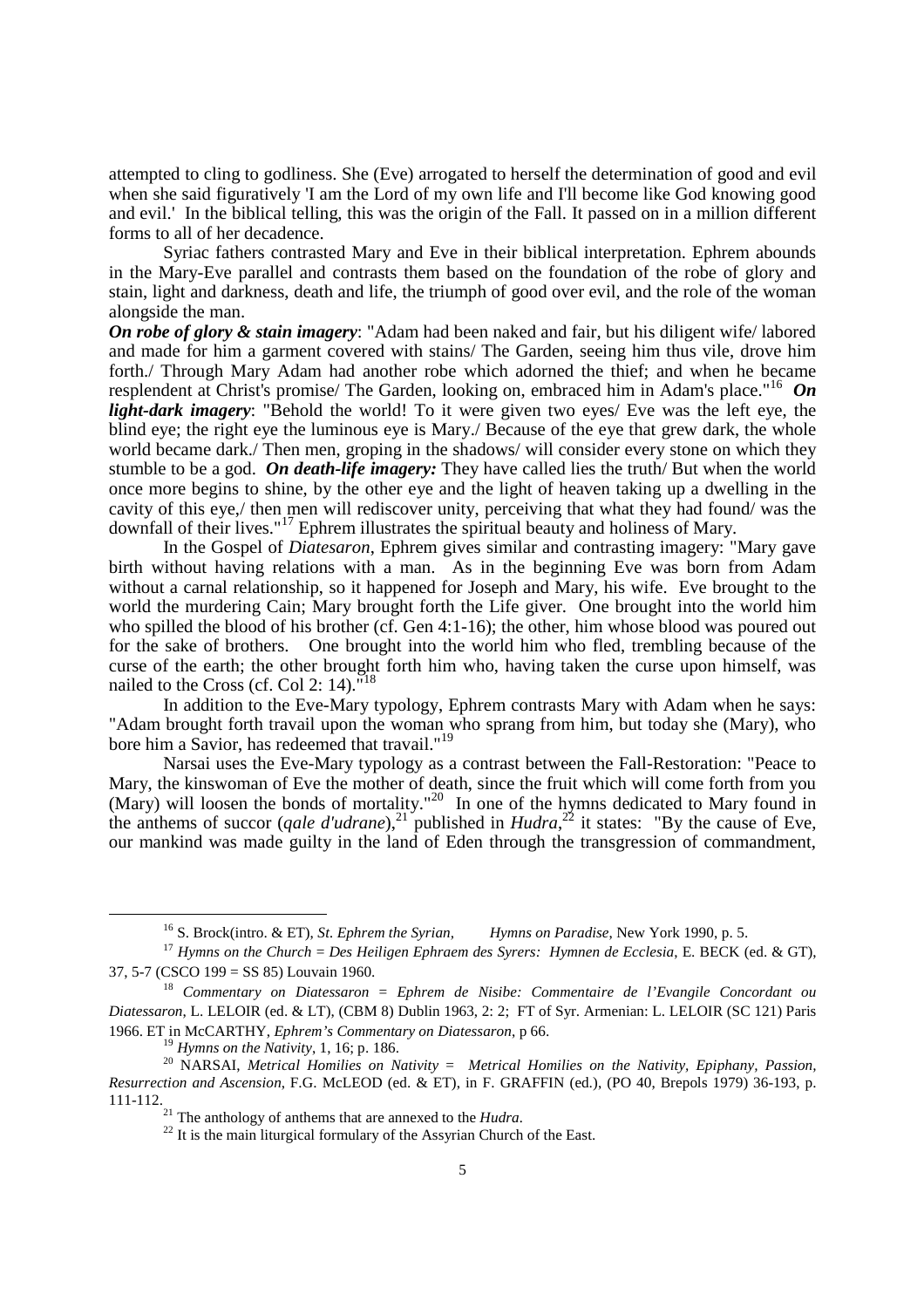and again by the cause of the daughter of Eve, he freed us from the curse of evil and death that ruled over us." $2$ 

 The juxtaposition of the obedience of Mary and disobedience of Eve provides two views of Mary. In the first view, Mary, the new Eve, is portrayed as the state of Eve before the Fall. While in the second view, Mary, the new Eve, is depicted as being able to bring mankind back to paradise through incarnation. Sebastian Brock calls the latter one the "dynamic view."<sup>24</sup>

The scene of the Annunciation recalls the difference between Mary and Eve's reply to God's grace. Hearing the word of the Annunciation by the angel Gabriel, Mary said, let it be done unto me according to your word. Whereas Eve, in Genesis, attempted to grasp at godliness versus obeying God's decree. Eve, the 'mother of the dead,' as Narsai described her, tried to make herself into God. Mary in the annunciation scene tried to reverse what Eve had done by reversing the momentum of the First Sin. In Mary's acquiescence to the grace of God, she accepted the mission of her creator and she allowed God to plant His words deep within her. In the moment when Mary agrees and becomes acquiescent, she becomes pregnant with Christ the Son of God. In a related way, all of us, members of the Church of Christ, acquiesce to God's words when we say, "Yes let it be done unto me," thus God's life takes root in us. Eve's grasping at godliness blocked the flow of Divine life while Mary via acquiescence and acceptance allowed that life to flow into the world of salvation. There is a medieval commentary, which states that the *Ave Maria* (Hail Mary) is the reversal of *Eva* (Eve). Mary is the New Eve who enables the divine life to rush into the world.

## **3. Tree of Life - Mary Typology**

Ephrem contrasts Mary with the Tree of Life, symbolizing her as the one who gave the world Jesus under the species of the Eucharist: "In place of that bitter fruit that Eve plucked from the tree, Mary gave mankind sweet fruit. And behold, the whole world enjoys the fruit of Mary. The virginal vine has borne a grape whose sweet wine has given comfort to those who mourn."<sup>25</sup> Gewargis Warda depicted Mary as the Tree of Life, stating: "This is (Mary) the wonder Tree that bears the amazing fruit and all the creation astonished by it and makes its inhabitants wondrous."<sup>26</sup>

## **4. The Temple of the Spirit, the Handmaid of Divinity and Mother of Humanity**

Patriarch Elia III calls Mary "the temple of the Spirit, the handmaid of divinity and mother of humanity."<sup>27</sup> In reference to the 'temple of the [Holy] Spirit,' no place in Jewish life was more central than the temple. It combined every aspect of an Israelite's life: economically, politically, religiously, and culturally. The Holy of Holies was the most sacred place in the temple because that was where the Ark of the Covenant resided, resembling the dwelling place of God. In his First Letter to Corinthians, Paul calls every baptized Christian the temple of the Holy Spirit: "do you not know that your body is a temple of the Holy Spirit who is in you" (I Cor 6: 19). In the annunciation of Mary by Gabriel, (Luke 1: 30-35, 38) Mary became the bearer of the "Temple God's the Word"<sup>28</sup> as expressed in Wednesday's Office of Vespers.

 The term "Handmaid of Divinity and Mother of Humanity," is a Christological doctrine in which there are two natures of Jesus Christ, the divine nature of God and the human nature of man. In relation to the Divine, nature is the Second Person of the Trinity, the Son, who is the

 $\overline{a}$ 

<sup>23</sup> *Hudra* I*,* p. 178.

<sup>24</sup> S. Brock, "Introduction," in *Jacob of Serug: On the Mother of God, Mary's Hansbury*, p. 9.

<sup>25</sup> Ephrem the Syrian, *Inni su Santa Maria*, *Inno* 1, 10.14: *Monumenta Eucharistica*, I, p. 340.

<sup>26</sup> *Hudra* I, 593.

<sup>27</sup> *Hudra* I, 601.

<sup>28</sup> *Hudra*, I, 21.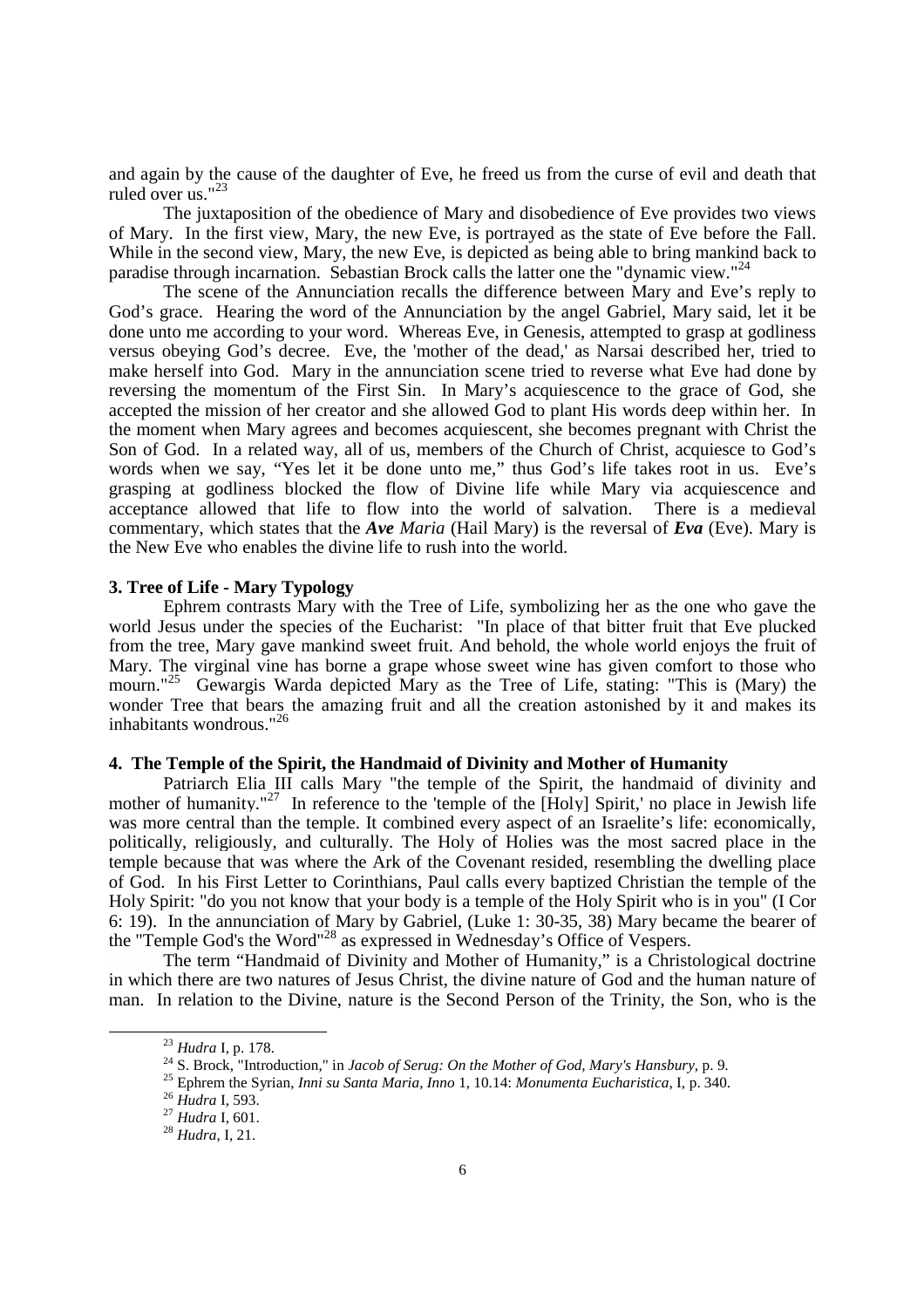Eternal Word, with the Father and the Holy Spirit always was, is, and will be. We read "In the beginning was the Word" (John 1:1). Jesus Christ had the nature of man--body, and soul--which made him a true man. However, Jesus Christ was not always man. He became man in the womb of the Virgin Mary by the power of the Holy Spirit. We call the mystery of God becoming Man, "the Incarnation," which means that God the Son took on flesh and became man, a human being like us, in all things except sin. "The Word was made Flesh and dwelt among us" (John 1:14). The Church of the East calls Mary the Mother of Christ, our Lord and God, echoing what St. Thomas proclaims without any doubt or reservations: "My Lord and God" (Jn 20:28).

 In addition to its christological undertones, the term employed by Elia "Handmaid of the Divinity" perpetuates Luke's account of Mary's reply to Gabriel, "I am the handmaid of the Lord" (Luke 1:38) where she expresses total and absolute submission to God's Will. Even before Jesus was conceived, she was faced with the decision of obeying in order to make way for this King or declining to avoid difficulty and pain? Her response of faith is what our response must be. Mary subjectively experiences her obedience as constant and living, resulting in her discovery therin, "more far-reaching consequences and more energetic and inexhaustible life that she suspected." The Virgin Mother actively realizes herself in and through her mission. She does not fulfill her mission by simply becoming the Son's vessel.

## **5. Bride -Mary Typology.**

-

 Ephrem calls Mary a bride of Christ in his hymn on Nativity: "For I am [Your] sister from the House of David, who is a second father. Again, I am mother because of your conception, and bride am I because of your chastity. Handmaiden and daughter of blood and water [am I] whom You redeemed and baptized."<sup>29</sup> In the the *madra*ša for the Commemoration of the Blessed Virgin, Ephrem calls Mary the betrothal of Christ:

For she is Your mother - she alone- and Your sister with all. She was to You mother; she was to You sister; moreover, she is Your betrothed with the chaste woman. In everything, behold, You adorned her, Beauty of Your mother. For she was betrothed according to nature before You came; yet she conceived outside of nature after You came. She was virgin although she gave birth to You chastely. Mary acquired by you all the attributes of married woman: conception with her without sexual union, milk in her breasts not in the usual way. You have suddenly made the parched earth into a source of milk. If she carried You, Your great mountain lightened its burden.<sup>30</sup>

Ephrem evokes the reality that Mary has a double type. She is the antitype of the Faithful-Israel, God's bride (Ezek 16: 8-14; Hos 3: 1-3; Isa 62: 4-5; Jer 31:31), and, at the same time, is a type of the redeemed Church, Christ's bride (Eph 5: 25-27) by giving His life for her, "the greatest possible demonstration of love." The living sentiments of love and devotion incorporated by Ephrem reflects his inner admiration and devotion to Mary.

 Mary is in her person the summation and the recapitulation of the whole of the people of Israel. Mary is the Faithful Israel, daughter of David, in the face of evil, injustice, stupidity, and all that ruined beautiful creation and caused sin. God resolved to form a people and to shape them according to His own heart so that they would become a vehicle of His presence to the world, and from this people would come a kind Messiah. Israel considers Mary in totality as designed to give birth to the Messiah. Ephrem indicates that the daughter of David gave birth to the Life of the World: "Awake, my harp, your songs, in praise of the Virgin Mary! Lift up your

<sup>29</sup> *Hymns on Nativity*, 16: 10; McVey, *Ephrem the Syrian*, p. 150.

<sup>30</sup> *Hudra* I, 596; McVey, *Ephrem the Syrian*, 131-132.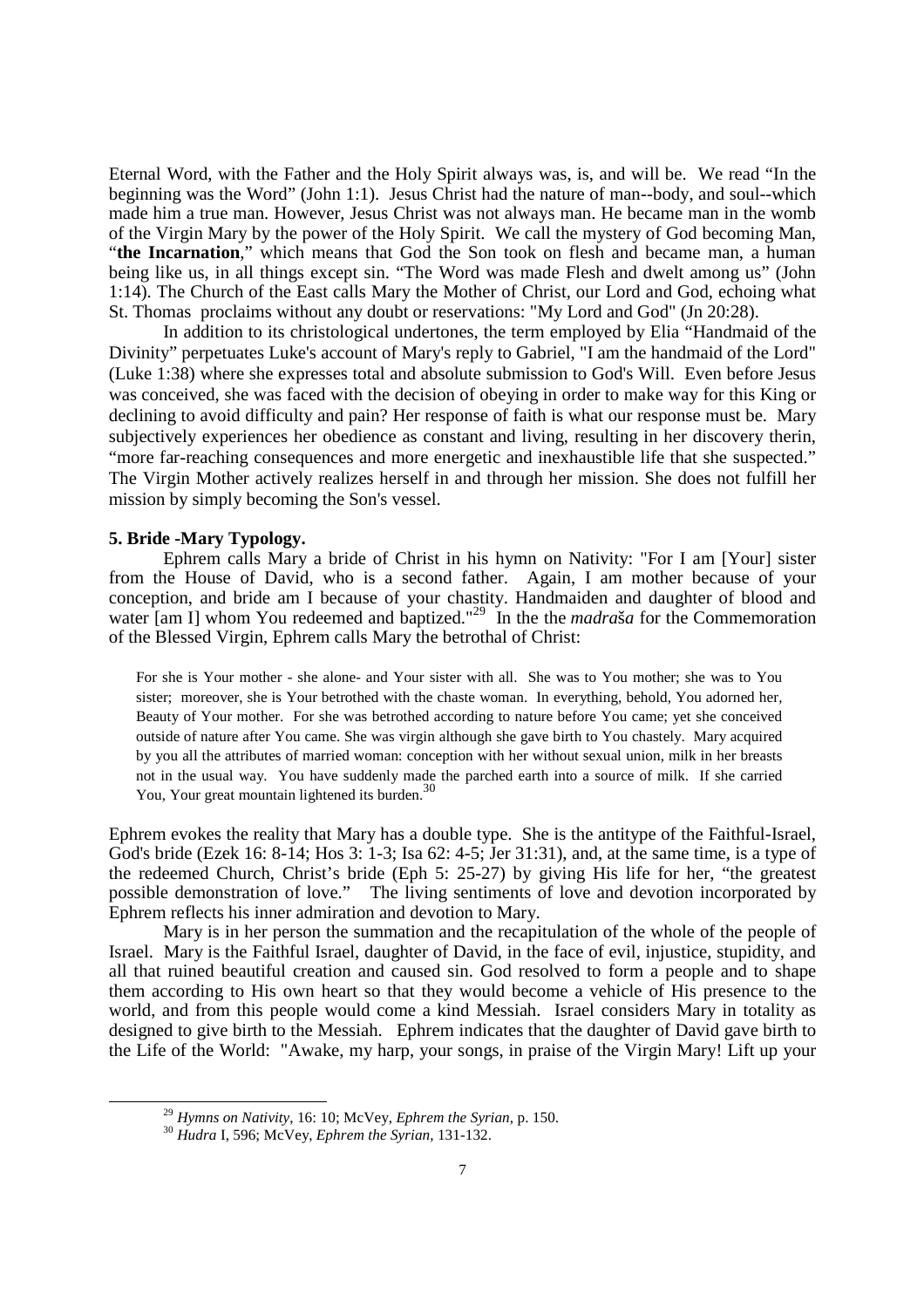voice and sing, the wonderful history. Of the Virgin, the daughter of David, who gave birth to the Life of the World"<sup>3</sup>

 Thus Mary in herself fulfills, recapitulates, and sums up this story of Israel, the story of her long pregnancy and preparing for the coming of Christ. In Mary, we can read the whole of the Old Testament. What is the story of Israel? It is the story of God's study, in which the relentless and faithful attempt to reverse the momentum of the Fall. God tried from the beginning to form His people as His friends for those who accept His law and life as a gift, so they could flourish under His influence.

## **6. Second Heaven-Mary Typology**

Heaven is the dwelling place of God and God's throne where he sees and judges (cf. Ps. 113:4-9) beyond space and time. In the Lord's Prayer, we recite "Our Father, who art in heaven," hence it is the abode of God Himself. In the fullness of time, the Word of God, came down from heaven and became incarnate by the power of the Holy Spirit in assuming from the holy Virgin Mary a body animated by a rational soul. The only begotten Son of God dwelt in the womb of Mary and took it as His dwelling place; henceforth, she was given the extolled title of the "Second Heaven" by the Church of the East. Warda venerates her with these words: "Within her soul the Spirit brooded, and [Mary] became, all in all, a heaven. Do not reproach me, O reader, because I have designated [Mary] a 'heaven.' And, as I think, [Mary is] more excellent, sublime, and exalted than heaven."<sup>32</sup> The Patriarch Elia III calls her a Second heaven: "You, the living Sun of righteousness, who are born from the Father eternally, and in time from the Second Heaven, the Ever Virgin, [He] was born for our salvation."<sup>33</sup> He also states: "You the great eternal light and hidden splendor of the unspherical (illimited) Sun who were born from the rational sphere (limited creature), the 'Second Heaven', the 'Ever-Virgin.' You who shone forth from the womb sealed with virginity."<sup>34</sup>

 Metaphorically speaking, heaven is what we mean when we refer to the dwelling place of God. Heaven along with earth are part of the universe that God created."In the beginning God created the heavens and the earth" (Gen 1:1). We ought not to identify God with heaven nor assume He is contained by it: "But will God indeed dwell on the earth? Even heaven and the highest heaven cannot contain you, much less this house that I have built" (1 Kgs 8:27). Hence, heaven is the dwelling place of the living God that will be joined by saints and righteous people since Heaven becomes a state or an image of life in God, as Jesus mentions the "reward in heaven," (Matt 5:12) and it is a place to put one's treasure (cf. Matt 6:30; 19:21). The New Testament underlines the idea of Heaven in relationship to the mystery of Christ. Jesus Christ "passed through the heavens... and entered not into a sanctuary made with hands, a copy of the true one, but into heaven itself (Heb 4:14; 9:24). The righteous will be raised with Christ and will be made inhabitants of Heaven. St. Paul says: "But God, who is rich in mercy, out of the great love with which he loved us even when we were dead through our trespasses, made us alive together with Christ—by grace you have been saved — and raised us up with him and seated us with him in the heavenly places in Christ Jesus, so that in the ages to come he might show the immeasurable riches of his grace in kindness toward us in Christ Jesus" (Eph 2: 4-7).

<sup>31</sup> *Hymns on Nativity*, 1,1; W.A. Jurgens, *The Faith of the Early Fathers*, vol. 1, Minnesota 1970, p. 312.

<sup>32</sup> *Hudra* I, 593.

<sup>33</sup> *Hudra* I, 608.

<sup>34</sup> *Hudra* I, 600.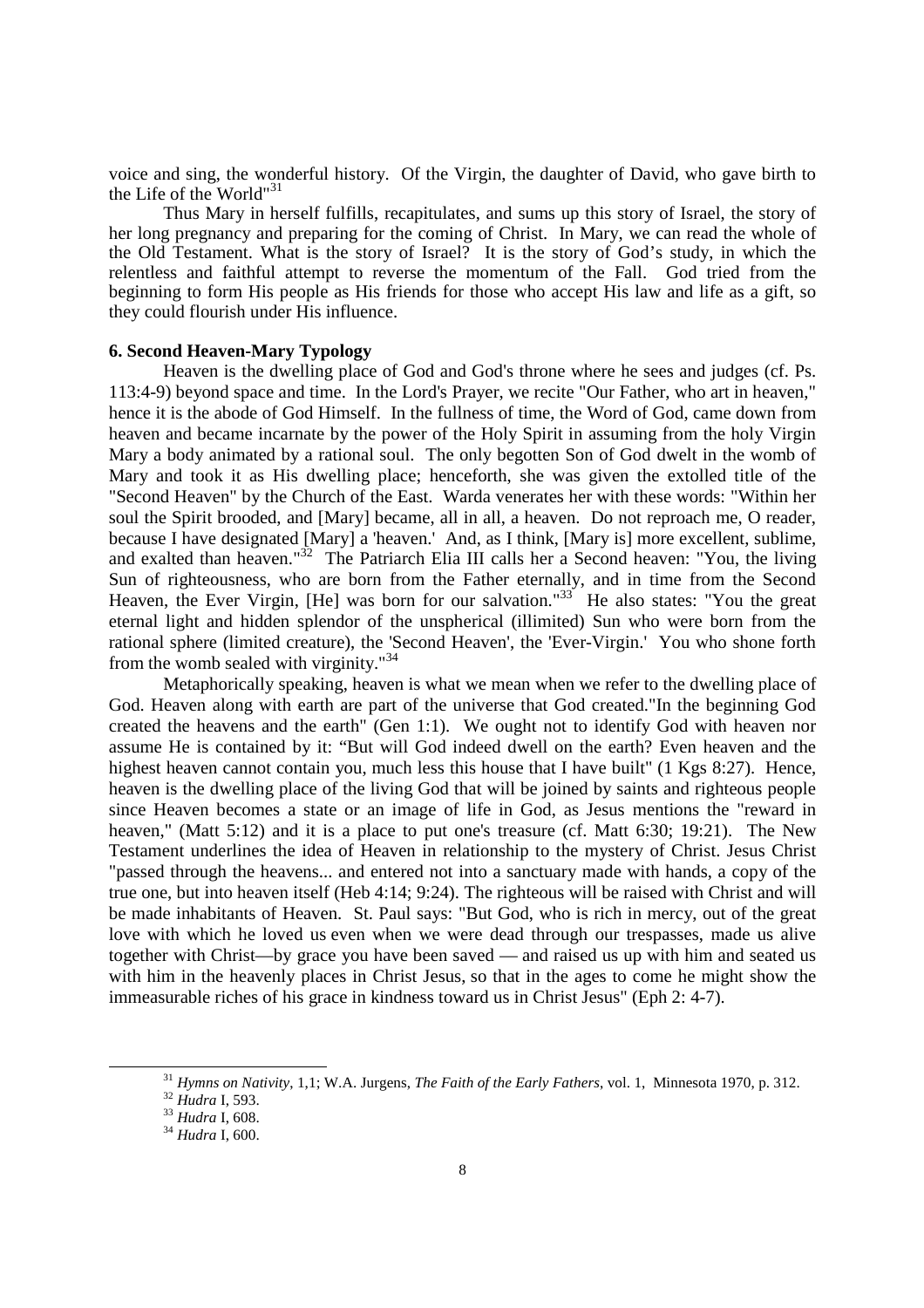# **7. Burning Bush-Mary Typology**

Mary is comparable to the burning bush out of which God's voice addresses Moses in the beautiful scene in the third chapter of the book of Exodus. The bush dwelt in fire yet was not consumed, and from that bush came the voice of God, which is a type of Christ, also depicted as the burning fire, whom Mary carried for nine months without being consumed. Gewargis Warda states: "This is a wonder bush that was dwelt in fire [similarly] the burning fire dwelt in her for three and six months."<sup>35</sup> Elia gives the rational bush Mary's typology: "the rational bush broke out in fire and didn't burn her.<sup>"36</sup> Fire is therefore the symbol of divinity that dwelt in Mary but did not consume or overtake her.

 A passage from the Second Homily on the Nativity, according to S. Brock, which was wrongly attributed to Ephrem, was a typology of the burning bush: "It is a source of great amazement, how a womb of flesh was able to carry flaming Fire, and how a Flame dwelt, in a moist womb which did not get burnt up. Just as the bush on the mount of Horeb (Ex 3:2) bore God in the flame, so did Mary bear Christ in her virginity" $37$ 

 Thus, how did God relate himself to the World? God revealed not invasively, not imperatively, and not overwhelmingly; in fact, the closer God becomes to us, the more we become closer to God ourselves. The glory of God is when we are fully alive as indicated by Irenaeus. We are not consumed by God's presence, but we are illuminated and elevated by it.

## **8. The Tabernacle & the Ark of the Covenant - Mary Typology**

Mary is portrayed as the new tabernacle and the Ark of the Covenant. Mary is seen as the first and most beautiful tabernacle. Ephrem says: "Joseph and also John [The Evangelist] honored your mother's womb as a symbol. It is the symbol of the Tabernacle the temporal Tabernacle in which Emmanuel was dwelling." Warda puts it beautifully by saying: "In her womb she bore fire; in her body she carried the Shekinah."<sup>38</sup> He adds: "She became a tabernacle to the Lord, a palace to the Son of the Most High, [and] a castle to the Son of Creator; who resembles her in this inhabitant."<sup>39</sup> In these passages, we find that Mary is the receptacle of divine light.

God instructed Moses to build a tabernacle surrounded by heavy curtains (cf. Ex 25-27). Within the tabernacle Moses placed an ark, a chest made of acacia wood, plated with gold that was about four feet two inches long and 30"x30". The box was covered by a slab of gold upon which two cherubim were carved as one piece on the cover. God commanded Moses to put the following items inside: 1) a golden jar of manna; 2) Aaron's staff that had budded; 3) the two stone tablets on which the Ten Commandments were written (Hebrew 4:9). When the ark was completed, the glory cloud of the Lord (the *Shekinah* Glory) covered the tent of meeting, and the glory of the Lord filled the tabernacle (Ex 40:34-35; Nm 9:18, 22). The verb for "to cover" or "to overshadow" and the metaphor of a cloud are used in the Bible to represent the presence and glory of God. The ark was a symbol of the presence and power of the Lord. It represents God's residence among the Israelites and became a place from which He communicated with and manifested Himself to His people. The psalmist refers to God as the "Shepherd [King] of Israel" who sits "enthroned between the cherubim" (Ps. 80:1).

 At the Annunciation, the angel said to Mary: "The Holy Spirit shall come upon you, and the power of the Most High shall overshadow you" (Lk 1: 35). There is a parallel between the

<sup>35</sup> *Hudra* I, 593.

<sup>36</sup> *Hudra* I, 600.

<sup>37</sup> S. Brock, *The Harp of the Spirit: Poems of St. Ephrem the Syrian*, Cambridge 2013, no. 12.

<sup>38</sup> *Hudra* I, 593.

<sup>39</sup> *Hudra* I, 595.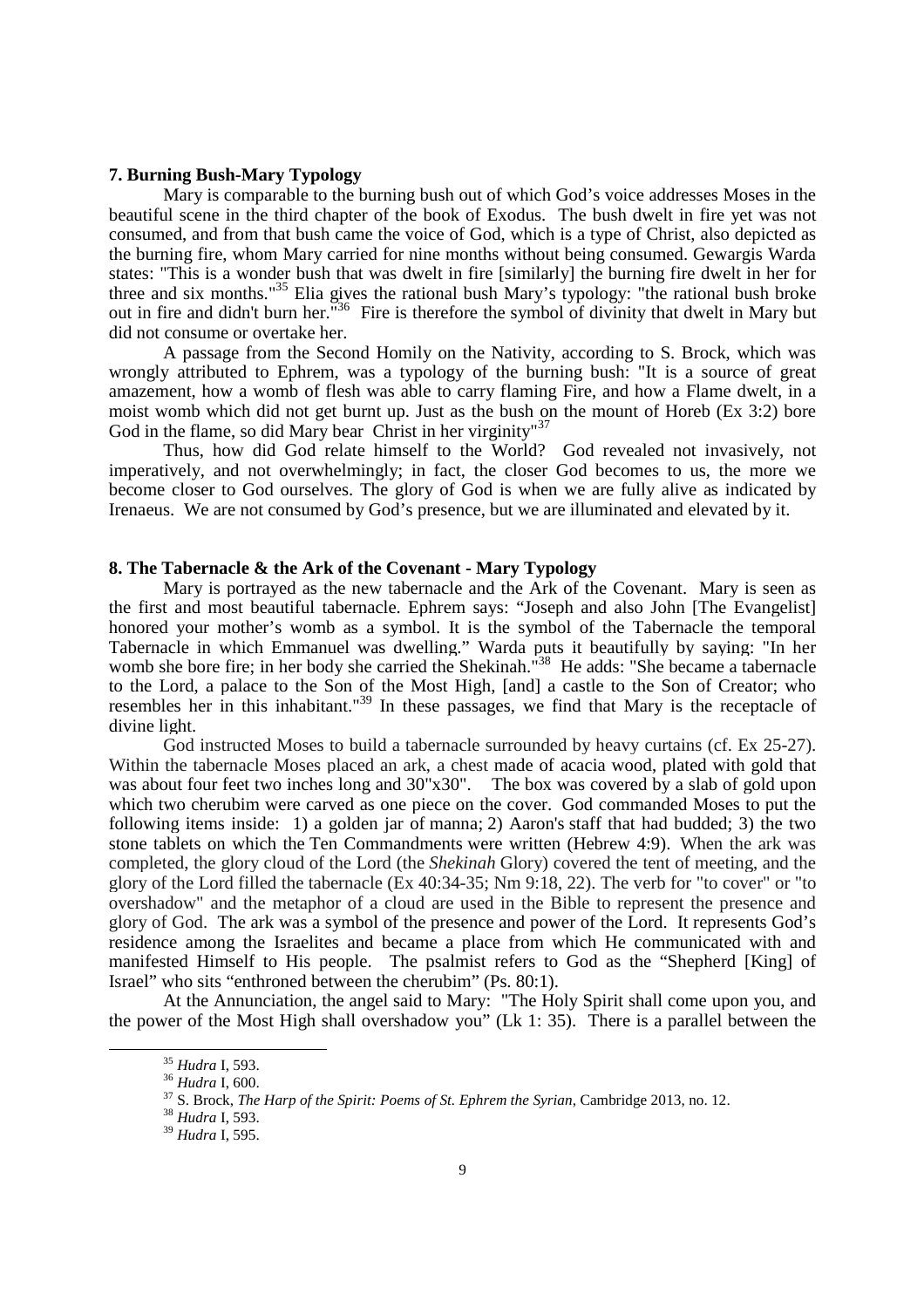Holy Spirit overshadowing the ark and the Holy Spirit overshadowing Mary, the Ark of the Old Covenant as the dwelling place of God and Mary as the new and living dwelling place of the Word of God. Mary is seen as the New Ark of the Covenant and most beautiful tabernacle as Ephrem describes her.

 Since the Ark of the Covenant is portrayed as a type of Mary, a parallel and contrast is found between the Ark and Mary's womb: 1) in the Ark of the Covenant is the law of God written on two stones and given only to Israel; in Mary's womb is the Word of God incarnate, planted in the mind and heart of all mankind; 2) in the Ark of the Covenant is a golden jar holding the manna, in Mary's womb is the Bread of Life descended from Heaven for our salvation; 3) in the Ark of the Covenant is the rod of Aaron, the proof of true priesthood; in Mary's womb is the high and true priesthood.

#### **9. Temple & Holy of Holies - Mary Typology.**

 The temple of Jerusalem with the Holy of Holies was a place where God was pleased to dwell and where people commune with Him. Mary is now with the Christ child in her womb becoming the holy of holies, the divine temple. Elia III elaborates: "... and [God] made her full of blessedness which from her the rational eastern sky, the sun of righteousness shone upon us. From her (Mary), the heavenly shepherd (Jesus) humbled Himself and put on the fleece of sheep (humanity). The tabernacle, the holy of holies, the owner of all *shekinahs...*the temple, the divine temple which the most high dwelt in it willfully."<sup>40</sup> She is herself the new temple. She dedicated herself to the temple and sowed the veil over the holy of holies because she is the new temple.

## **10. Ark of Noah-Mary Typology**

Gewargis Warda compares Mary with Noah's Ark and compares Jesus with Noah: "This is the Ark of flesh in which the true Noah rested and gave liberation to our nature from the multitude of adversary."<sup>41</sup> Genesis chapters 5 through  $\overline{9}$ , during a time of moral and spiritual chaos, depicts the story of Noah's Ark and the devastating flood that destroyed the world and all living creatures except for a just man named Noah, his family, and the pairs of living creatures that he brought on board with him before the rain fell for 40 days and 40 nights. The Creator sent a rescue mission, a great boat on which a microcosm of God's good order would be preserved. In the fullness of time, God sent his only Son of God begotten of the Father to save the world from sin and death where He was conceived in the womb of his mother Mary through the Holy Spirit, without the agency of a human father and born while Mary was yet a virgin (cf. Matt 1:18-25 & Lk 1:26-38). The Ark of Noah is the type of Mary's womb, therefore Warda calls her 'the Ark of flesh.'

# **11. Mary - Church Typology**

Ephrem makes an analogy between Mary and the Church where he explicitly considers Mary as the symbol of the Church: "The Virgin Mary is a symbol of the Church, when she receives the first announcement of the gospel. And, it is in the name of the Church that Mary sees the risen Jesus. Blessed be God, who filled Mary and the Church with joy. We call the Church by the name of Mary, for she deserves a double name."<sup>42</sup> In addition, the Church and Mary have delivered the bread of life, the Eucharist: "The Church gave us the living bread, in

<sup>40</sup> *Hudra* I, 600. *Shekinah* is the glory of the divine presence in the Hebrew concept which is used also in Syriac writings.

<sup>41</sup> *Hudra* I, 593.

<sup>42</sup>Quoted from Luigi Gambero, *Mary and the Fathers of the Church: The Blessed Virgin Mary in Patristic Thought¸* New York 1999; T. Lamy, *Sermon ad Noc Resurr II,* vol. I: 534.